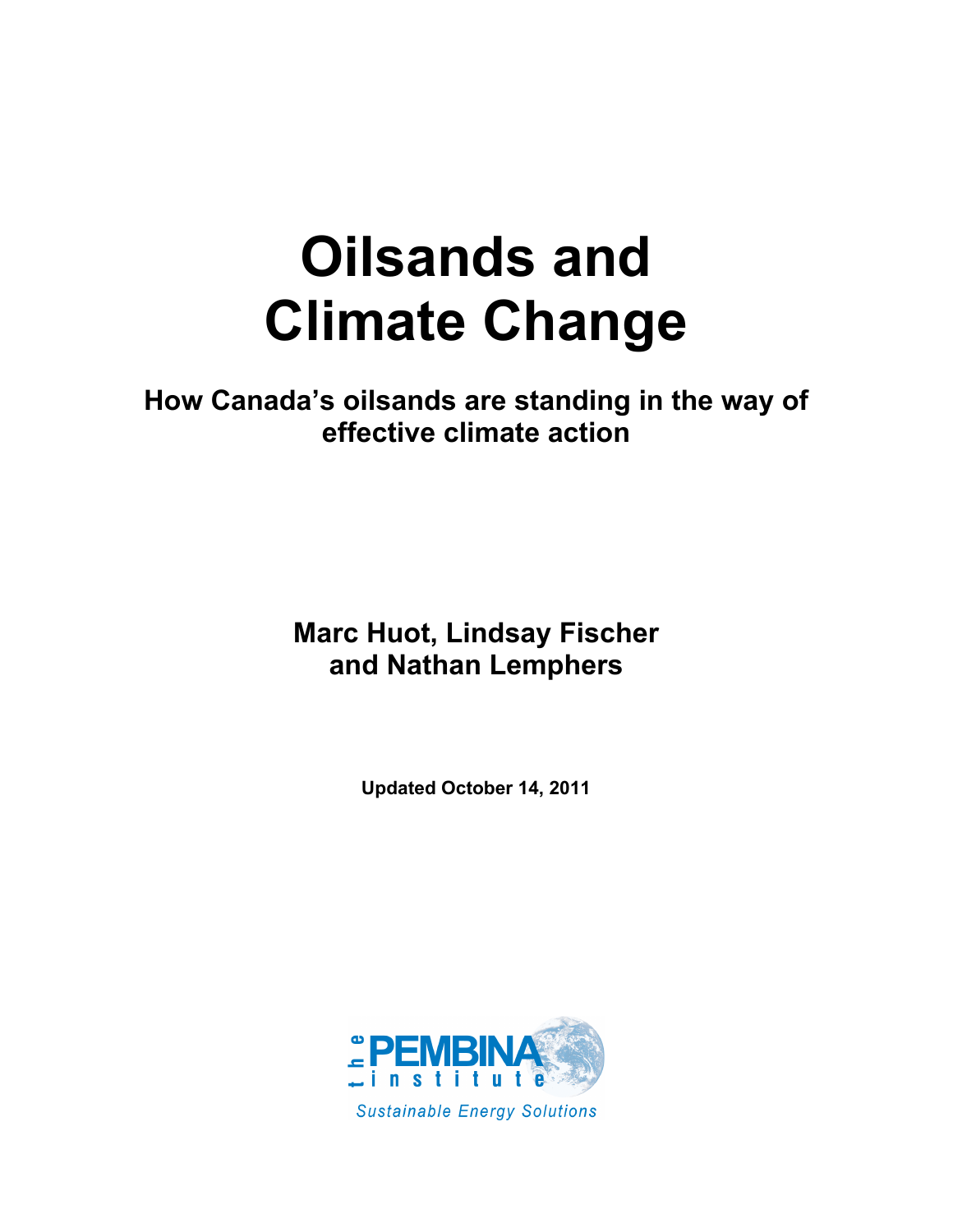# **Executive Summary**

In recent years, the climate change implications of Canada's oilsands have drawn the attention of the international community. The increasing dialogue on this issue is a positive step; however, much of the dialogue has been based on simplistic and often overly optimistic information. The follow briefing report strives to provide accurate information and context on the oilsands industry's greenhouse gas (GHG) emissions and the climate policies affecting the oilsands at the provincial and federal levels.

Oilsands are a major and growing source of GHG emissions. Neither the Government of Canada nor the Government of Alberta have climate policies in place that will counter the fast growth of GHG emissions from oilsands.

- Alberta's climate targets are weak. The targets allow for significantly higher emissions than would be consistent with climate science. With a GHG target of 16% **above** the 1990 level by 2050, Alberta is committed to an emissions **growth** plan over the long term, in contrast to many other industrialized nations and scientific consensus.
- Alberta's climate plan is likely to achieve as little as one-fifth of the emissions reductions the plan calls for by 2020 (relative to a business-as-usual level). This is due to weaknesses in the policies and accounting for emissions reductions. As a result, the plan will fail to halt the growth in Alberta's absolute GHG emissions.
- Meeting Canada's 2020 climate target would require a tenfold increase in the federal government's climate change effort. The projected increase in Canada's GHG emissions between 2005 and 2020 will come almost solely from the oilsands, but Canada's and Alberta's current efforts to constrain these emissions are completely out of step with Canada's climate commitments.
- Carbon capture and storage (CCS) is unlikely to significantly reduce emissions in the oilsands in the next 20 years. Without a meaningful and effective price on carbon, the cost of capturing emissions from most sources will be prohibitive.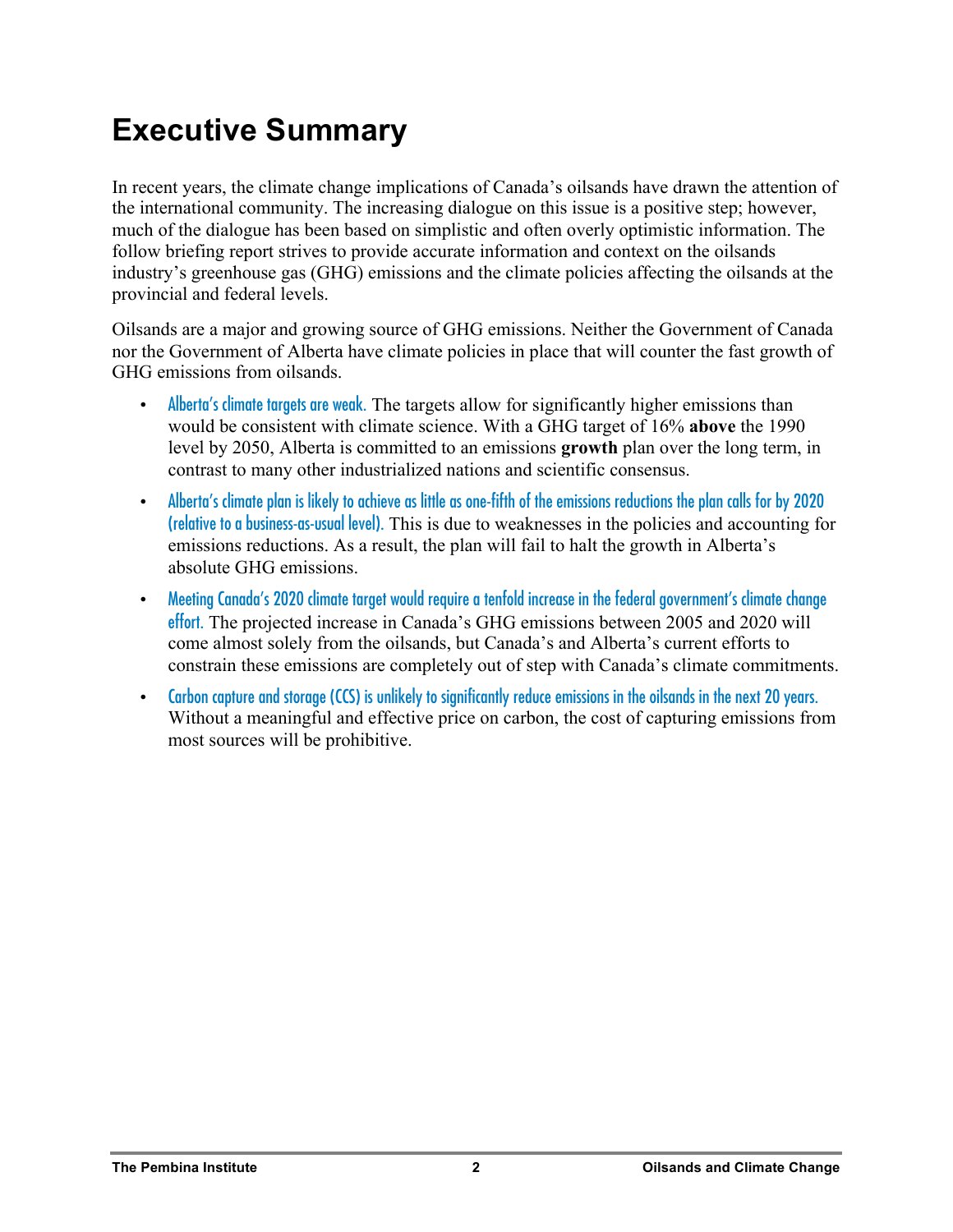# **Oilsands are a major and growing source of greenhouse gas emissions**

# **Oilsands are the fastest growing source of greenhouse gas pollution in Canada**

Over the last two decades, oilsands greenhouse gas emissions have more than doubled.<sup>1</sup> In 2009, oilsands operations in Canada emitted 45 million tonnes (Mt) of greenhouse gases (GHGs), an increase of 22 million tonnes over 2000 levels. According to recent projections from the Government of Canada, in a business-as-usual oilsands scenario, this emissions growth will continue with the total annual emissions from the oilsands doubling from 2009 to  $2020<sup>2</sup>$ .



**Figure 1: Annual total oilsands greenhouse gas emissions.** 

Source: Data from 1990 to 2009<sup>3</sup> are actual measured values, while 2010 to 2020<sup>4</sup> represent Environment Canada's forecast values.

 <sup>1</sup> Oilsands emissions have grown from 17 Mt in 1990 to 45 Mt in 2009. Source: *National Inventory Report 1990– 2008: Greenhouse Gas Sources and Sinks in Canada, Part 1* (Gatineau, QC: Environment Canada, 2010), 86. Available at http://www.ec.gc.ca/Publications/default.asp?lang=En&xml=492D914C-2EAB-47AB-A045- C62B2CDACC29. Note: the value for 2009 was provided in an e-mail communication from Environment Canada officials.

<sup>2</sup> *Canada's Emissions Trends* (Gatineau, QC: Environment Canada, 2011), 25. Available at http://www.ec.gc.ca/Publications/E197D5E7-1AE3-4A06-B4FC-CB74EAAAA60F/CanadasEmissionsTrends.pdf.

<sup>3</sup> *National Inventory Report 1990–2008: Greenhouse Gas Sources and Sinks in Canada, Part 1,* 86.

<sup>4</sup> *Canada's Emissions Trends*, 25.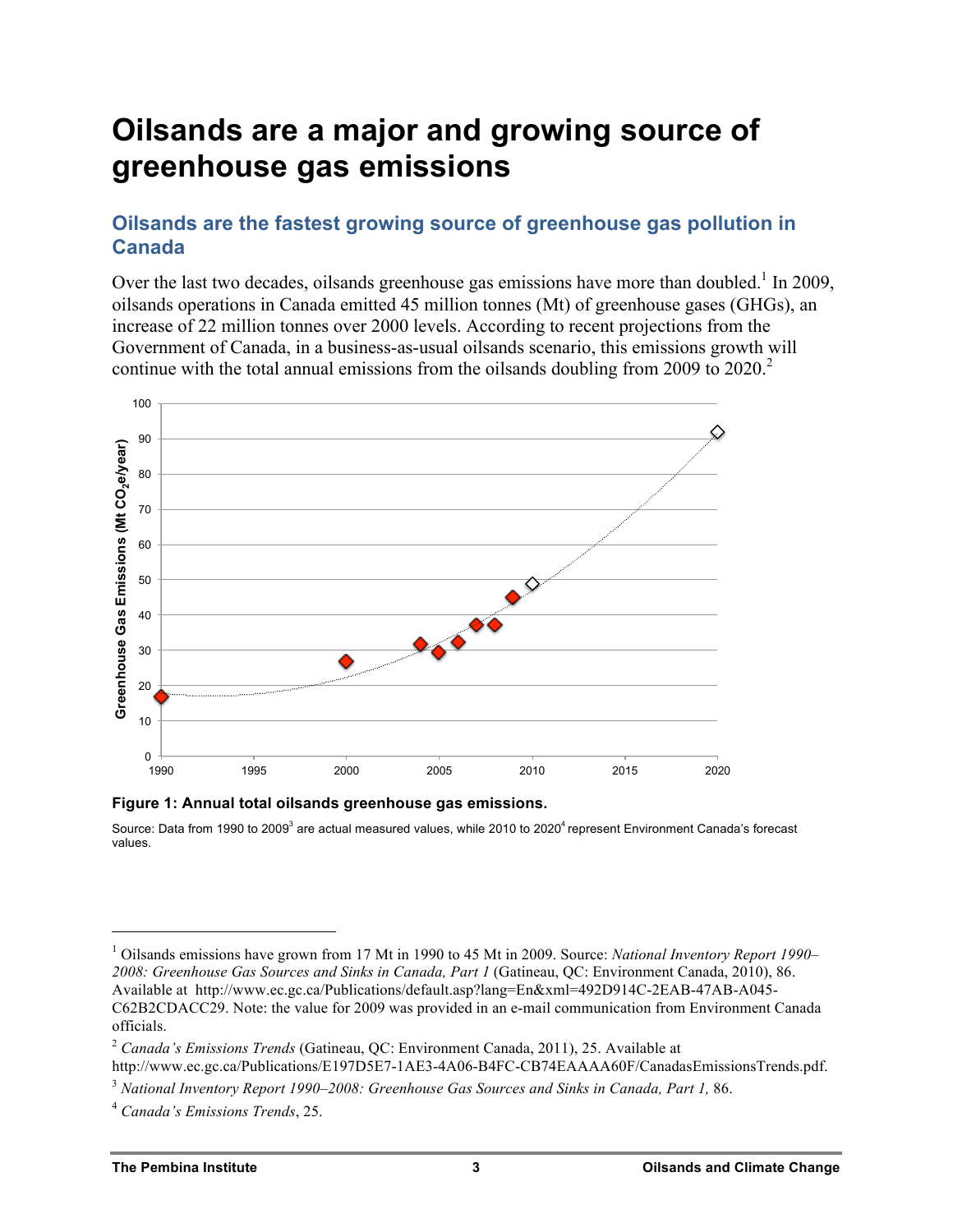The rapid growth rate of oilsands GHG pollution is even more evident when compared with the projected emissions from other economic sub-sectors in Canada. As shown in Figure 2, GHG emissions are growing faster in the oilsands than any other sub-sector in Canada.





Figure produced from Environment Canada data<sup>5</sup>

# **Extracting and upgrading synthetic crude from the oilsands is a very emissions-intensive means of producing transportation fuel**

In comparison to conventional sources of crude, producing transportation fuels from the oilsands is a very energy-intensive process. The vast quantities of natural gas burned to power the oilsands industry result in unusually high GHG pollution. Numerous studies have compared the GHG intensity of oilsands with a variety of conventional crudes and other heavy or nonconventional fuel sources, and have shown oilsands at or near the top of the list of the most emissions-intensive commercial sources to date. Industry-wide average GHG emissions for oilsands extraction and upgrading are estimated to be 3.2 to 4.5 times greater per barrel than for conventional crude oil produced in Canada or the United States.<sup>6</sup>

The Royal Society of Canada Expert Panel on the Environmental and Health Impacts of Canada's Oil Sands Industry noted, "In summary, comparisons of GHG emissions from oil sands with other petroleum sources is very dependent on the petroleum source that is used for

 $<sup>5</sup>$  Ibid.</sup>

 $6$  Calculated using an average value of 111 kg of CO<sub>2</sub> equivalent emissions for producing one barrel of synthetic crude oil from oilsands. The GHG emissions from individual projects vary considerably because of differences in technologies, practices and oilsands quality from project to project. Average emissions per barrel for conventional crude oil production are  $35.2$  kg of  $CO<sub>2</sub>$  equivalent in Canada and  $24.5$  kg of  $CO<sub>2</sub>$  equivalent in the U.S. Source: *Development of Baseline Data and Analysis of Life Cycle Greenhouse Gas Emissions of Petroleum-Based Fuels* (Washington, DC: National Energy Technology Laboratory, 2008), 12. Available at http://www.netl.doe.gov/energy-analyses/pubs/NETL%20LCA%20Petroleum-Based%20Fuels%20Nov%202008.pdf.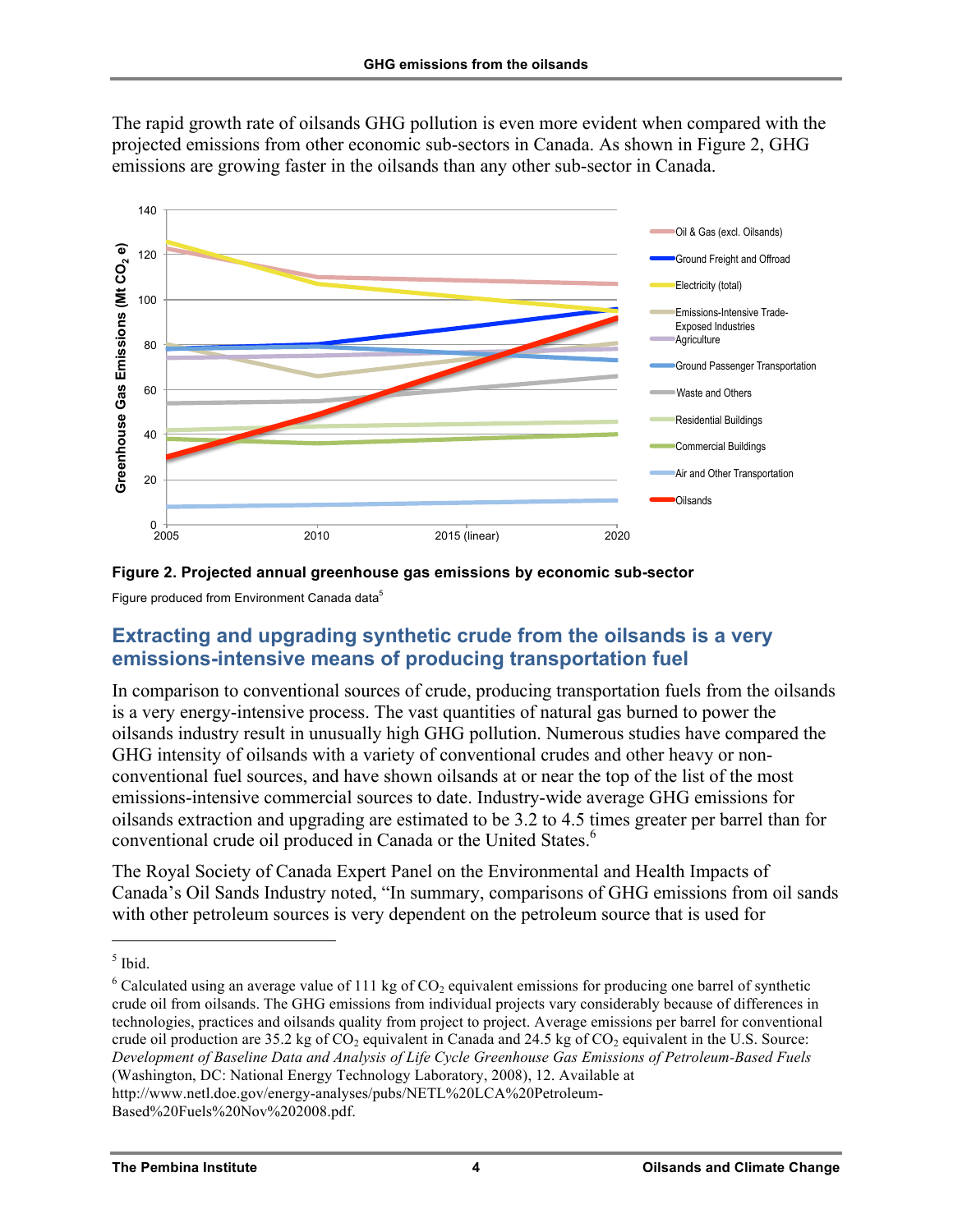comparison and the specific details concerning the processing of bitumen. Nonetheless, lifecycle GHG emissions from oil sands are in the upper part or at the top of range of all petroleum sources. In situ bitumen recovery is the highest for GHG emissions and its proportion of bitumen production is increasing."7

### **Oilsands intensity improvements will not compensate for absolute oilsands growth**

Environment Canada's most recent figures show that, from 1990 to 2009, oilsands GHG intensity (emissions per barrel produced) declined by 29%.<sup>8,9</sup> Industry advocates often use this statistic to imply that substantial intensity improvements will continue in the future. However, this is not likely to be the case.

While past technology and process improvements resulted in increased efficiency, a significant component of the intensity reductions from the past two decades were made possible by fuel switching from coke to natural gas $10$  and by increased use of cogeneration of heat and electricity.<sup>11</sup> These one-time advances have been widely adopted across the industry and so are not likely to result in further significant GHG intensity reductions in the future.<sup>12</sup> While new technologies are being researched that could potentially lead to future GHG intensity reductions, the long lag time between research, piloting and commercial deployment means that any significant benefits from the technologies are likely 15 to 20 years away.<sup>13</sup> In fact, as illustrated in Figure 3, the historical decline in GHG intensity now appears to have ended with intensity levelling off and increasing somewhat over the past four years.

 <sup>7</sup> Pierre Gosselin et al., *The Royal Society of Canada Expert Panel: Environmental and Health Impacts of Canada's Oil Sands Industry Report* (Ottawa, ON: The Royal Society of Canada, 2010), 92–93, Available at http://www.rscsrc.ca/documents/expert/RSC report complete secured 9Mb.pdf.

<sup>&</sup>lt;sup>8</sup> See Figure 3 [source provided in footnote to figure caption]

<sup>&</sup>lt;sup>9</sup> Note: due to revisions of historical data made by Environment Canada, intensity improvements are 29% rather than the 39% figure that was previously cited widely.

 $10$  Petroleum coke is a very carbon-intensive fossil fuel compared to natural gas.

<sup>&</sup>lt;sup>11</sup> Oil Sands Technology: Past, Present, and Future — Special Report (Cambridge, MA: IHS CERA, 2011), 9. Available at http://www2.cera.com/cos\_form/.

<sup>12</sup> For more information, refer to: Danielle Droitsch, Marc Huot, and P.J. Partington, *Canadian Oil Sands and Greenhouse Gas Emissions: The Facts in Perspective* (Drayton Valley, AB: The Pembina Institute, 2010). Available at http://www.oilsandswatch.org/pub/2057

<sup>&</sup>lt;sup>13</sup> *Oil Sands Technology: Past, Present, and Future — Special Report, "Summary of Key Insights of IHS CERA's* Analysis."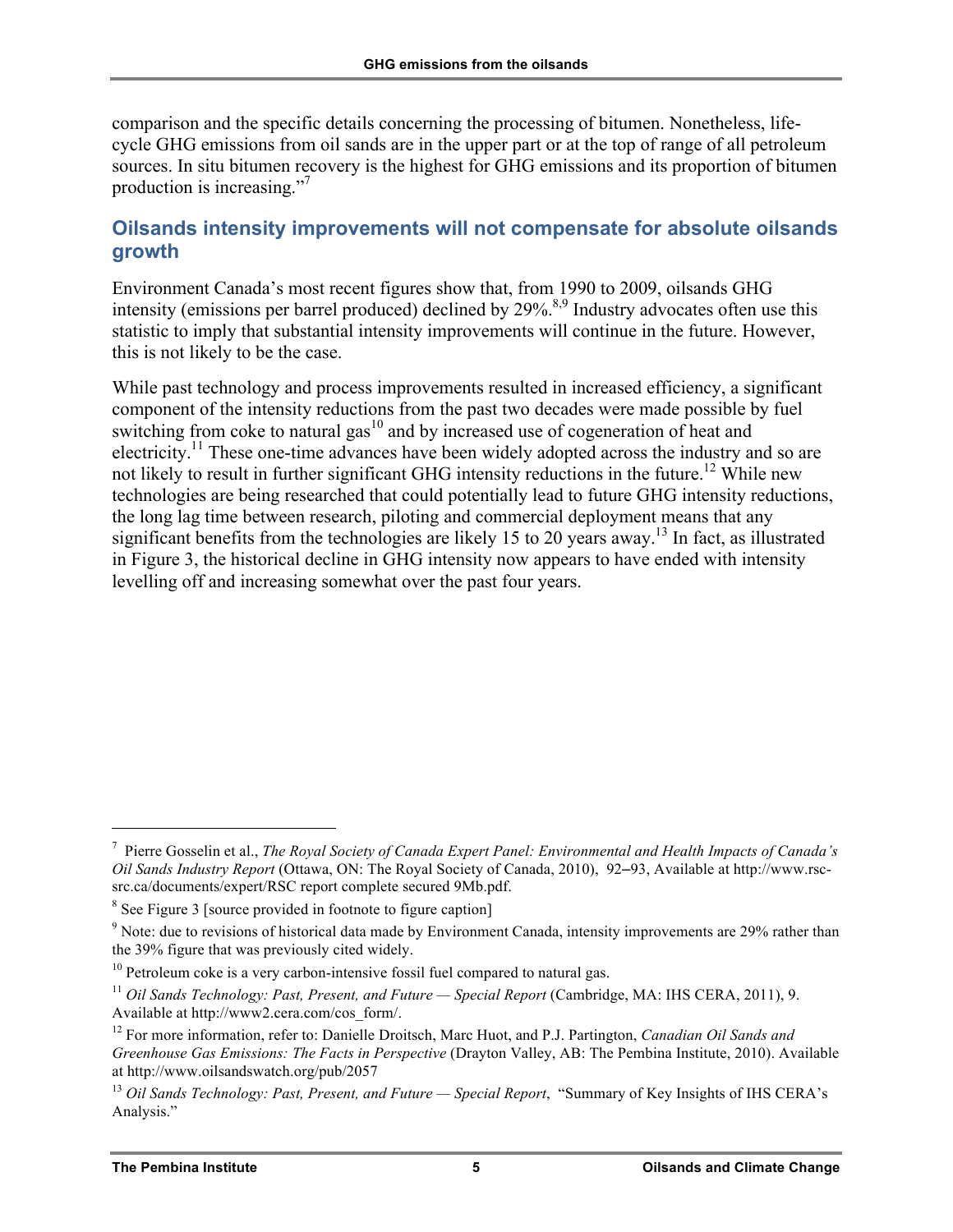

Source: Emissions data from Environment Canada<sup>14</sup> and production data from Statistics Canada<sup>15</sup>

In addition, new intensity reductions brought by future technologies may be diminished or cancelled out by other changes to the industry. For example, current projects tend to start where the best bitumen reservoirs are located, but future oilsands operations are likely to be located at reservoirs that are less easily accessible, therefore requiring more energy and producing relatively higher GHG emissions.<sup>16</sup> Furthermore, in situ oilsands extraction — a significantly more GHG-intensive means of production (on average 2.5 times more intensive than mining)<sup>17</sup> — is expected to become a major portion of overall oilsands production over the next decade.<sup>18</sup> Such a shift would increase the industry-wide GHG intensity.

# **Carbon capture and storage is not likely to result in significant emissions reductions in the oilsands for at least the next two decades**

Much attention has been paid to the potential role that carbon capture and storage (CCS) could play in limiting GHG emissions from Canada's oilsands. This is partly because Alberta's climate change plan assumes that CCS alone will provide 139 Mt of a planned 200 Mt reduction (approximately 70%) in annual emissions below the business as usual level by  $2050$ ,<sup>19</sup> and much of Alberta's emissions growth is expected to happen in the oilsands sector. Yet often this

<sup>&</sup>lt;sup>14</sup> *National Inventory Report 1990–2008: Greenhouse Gas Sources and Sinks in Canada, Part 1, 86. Note: the value* for 2009 oilsands total emissions was provided in e-mail communication from Environment Canada officials.

<sup>15</sup> *Table 126-0001 — Supply and disposition of crude oil and equivalent, monthly (cubic meters),* (CANSIM database), Statistics Canada, (accessed July 22, 2010).

<sup>16</sup> *The Royal Society of Canada Expert Panel: Environmental and Health Impacts of Canada's Oil Sands Industry Report*, 89.

<sup>&</sup>lt;sup>17</sup> Based on 2007 operational data. Source: Marc Huot and Simon Dyer, *Mining vs In Situ Factsheet* (Drayton Valley, AB: The Pembina Institute, 2010). Available at http://www.oilsandswatch.org/pub/2017.  $18$  Ibid.

<sup>&</sup>lt;sup>19</sup> Alberta's 2008 Climate Change Strategy: Responsibility / Leadership / Action (Edmonton, AB: Alberta Environment, 2008). Available at http://environment.gov.ab.ca/info/library/7894.pdf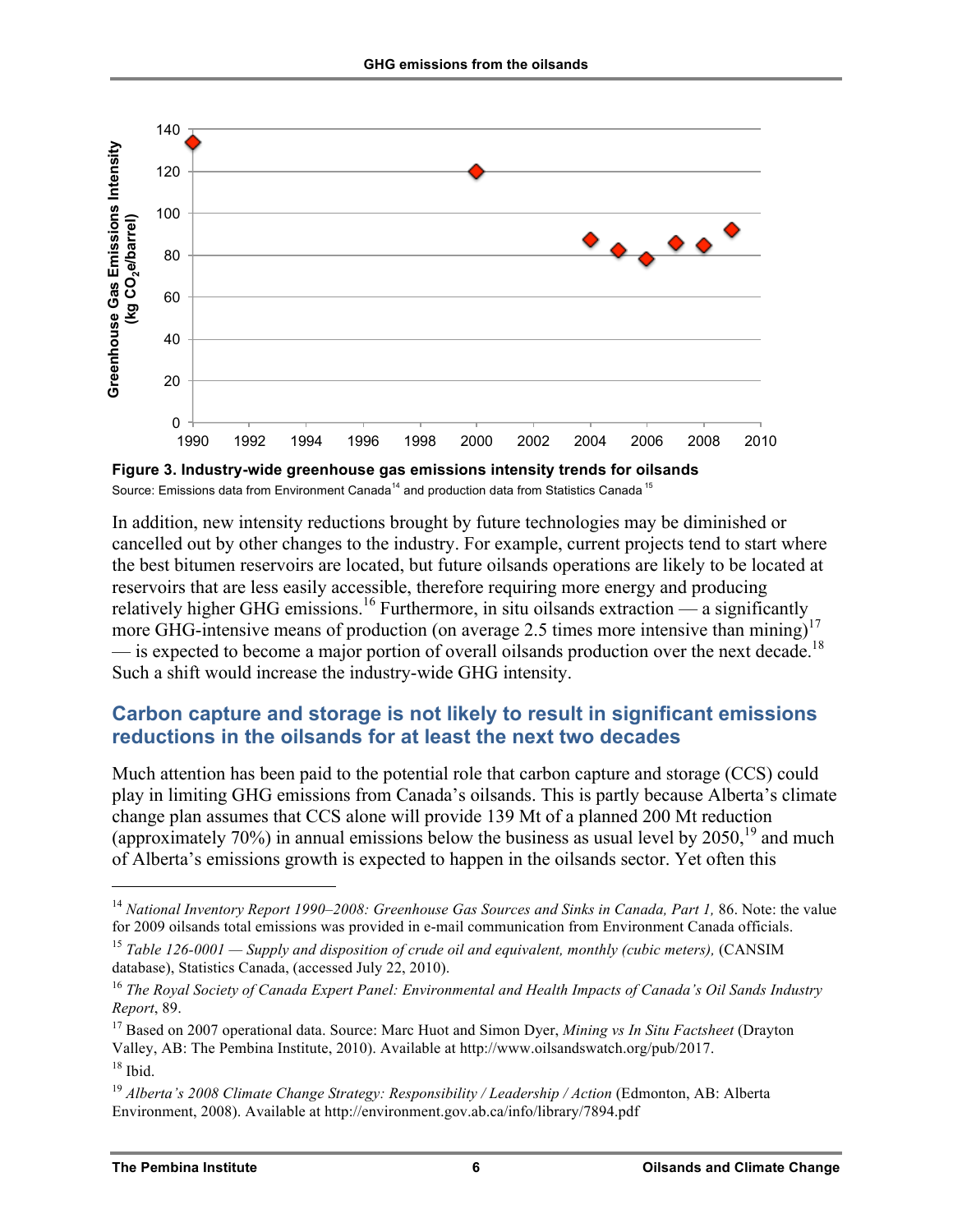attention understates both the slow and limited deployment of CCS and the significant challenges in applying this technology to the oilsands sector.

To date there are no operating CCS projects in the oilsands. One planned integrated project, Shell's Quest project, will capture  $35\%$  of the emissions from the Scotford Upgrader.<sup>20</sup> This project will receive \$865 million in subsidies from the federal and provincial governments.<sup>21</sup> A second planned project, the Alberta Carbon Trunk Line, proposes to transport  $CO<sub>2</sub>$  from an oilsands upgrader and other industrial facilities in central Alberta to oil fields for enhanced oil recovery.22 At \$558 million, federal and provincial subsidies will cover 47% of this project's costs.<sup>23</sup> These two projects are currently expected to store 2.8 Mt of  $CO_2$  annually.<sup>24</sup>

While in principle CCS could be applied at several different stages in the bitumen extraction and upgrading phases, the cost of capturing emissions from many of the sources will be prohibitive unless governments are willing to implement carbon prices an order of magnitude higher than they have contemplated to date. In general,  $CO<sub>2</sub>$  emissions associated with hydrogen production at oilsands upgraders have lower capture costs for oilsands, estimated at \$75 to \$155/tonne.<sup>25</sup> These costs are within the range of other relatively low-cost capture sources like coal-fired electricity production and oil refining. However,  $CO<sub>2</sub>$  streams from in situ oilsands have among the highest capture costs, estimated at \$175 to \$230/tonne.<sup>26</sup>

In Alberta, the effective carbon price is set at \$15/tonne of  $CO<sub>2</sub>$  — the charge that large emitters can pay into the province's Climate Change and Emissions Management Fund in order to comply with Alberta's Specified Gas Emitter Regulation, which mandates a 12% emission intensity reduction for heavy industry in the province.<sup>27</sup> At this price level, and in the absence of further massive public subsidies, there is very little (if any) financial incentive for oilsands producers to pursue CCS projects.

 <sup>20</sup> Shell Canada, *Oilsands: Shell's Quest,* http://www.shell.ca/home/content/canen/aboutshell/our\_business/business\_in\_canada/upstream/oil\_sands/quest/ (Accessed March 1, 2011).

<sup>&</sup>lt;sup>21</sup> The Alberta government will provide \$745 million and the Canadian government will provide \$120 million. Source: Shell Canada, "Shell, governments agree funding for Canadian CO<sub>2</sub> storage project", news release, June 24, 2011. Available at http://www.shell.ca/home/content/can-

en/aboutshell/media\_centre/news\_and\_media\_releases/2011/0624ccs.html.

<sup>&</sup>lt;sup>22</sup> Initial design will transport 4,600 to 5,100 tonnes of  $CO<sub>2</sub>$  per day from two sites: the North West Upgrading Inc. oilsands upgrader and Agrium Inc. Redwater complex. Source: Enhance Energy, *Alberta Carbon Trunk Line*, http://www.enhanceenergy.com/co2\_pipeline/index.html (Accessed March 1, 2011).

<sup>&</sup>lt;sup>23</sup> Enhance Energy, *Alberta Carbon Trunk Line, Q & A*, http://www.enhanceenergy.com/q\_a (Accessed September 5, 2011).

<sup>&</sup>lt;sup>24</sup> Under its initial design, The Alberta Carbon Trunk Line will transport in the range of 1.8Mt of  $CO_2$  annually. Source: *The ACTL Pipeline Project*, Enhance Energy, http://www.enhanceenergy.com/actl/ (accessed September 13, 2011). The Shell Quest project aims to capture and store 1 Mt of CO2 annually. Source: Shell Canada, *About Quest*, http://www.shell.ca/home/content/can-

en/aboutshell/our\_business/business\_in\_canada/upstream/oil\_sands/quest/ (Accessed September 13, 2011).

<sup>&</sup>lt;sup>25</sup> Note:  $CO_2$  capture from coal power generation is the lowest cost at \$60–130 per tonne. *ICO<sub>2</sub>N GHG Alternatives Report* (Ottawa, ON: The Delphi Group, 2009), 79, Available at

http://delphi.ca/images/uploads/IC02N\_GHG\_Alternatives\_Report.pdf.

<sup>26</sup> Ibid.

<sup>27</sup> *Technical Guidance for Completing Specified Gas Baseline Emission Intensity Applications, Version 3.2* (Edmonton, AB: Alberta Environment, 2010), 4,8. Available at http://environment.alberta.ca/documents/Technical-Guidance-for-Completing-Specified-Gas-Baseline-Emission-Intensity-Applications.pdf.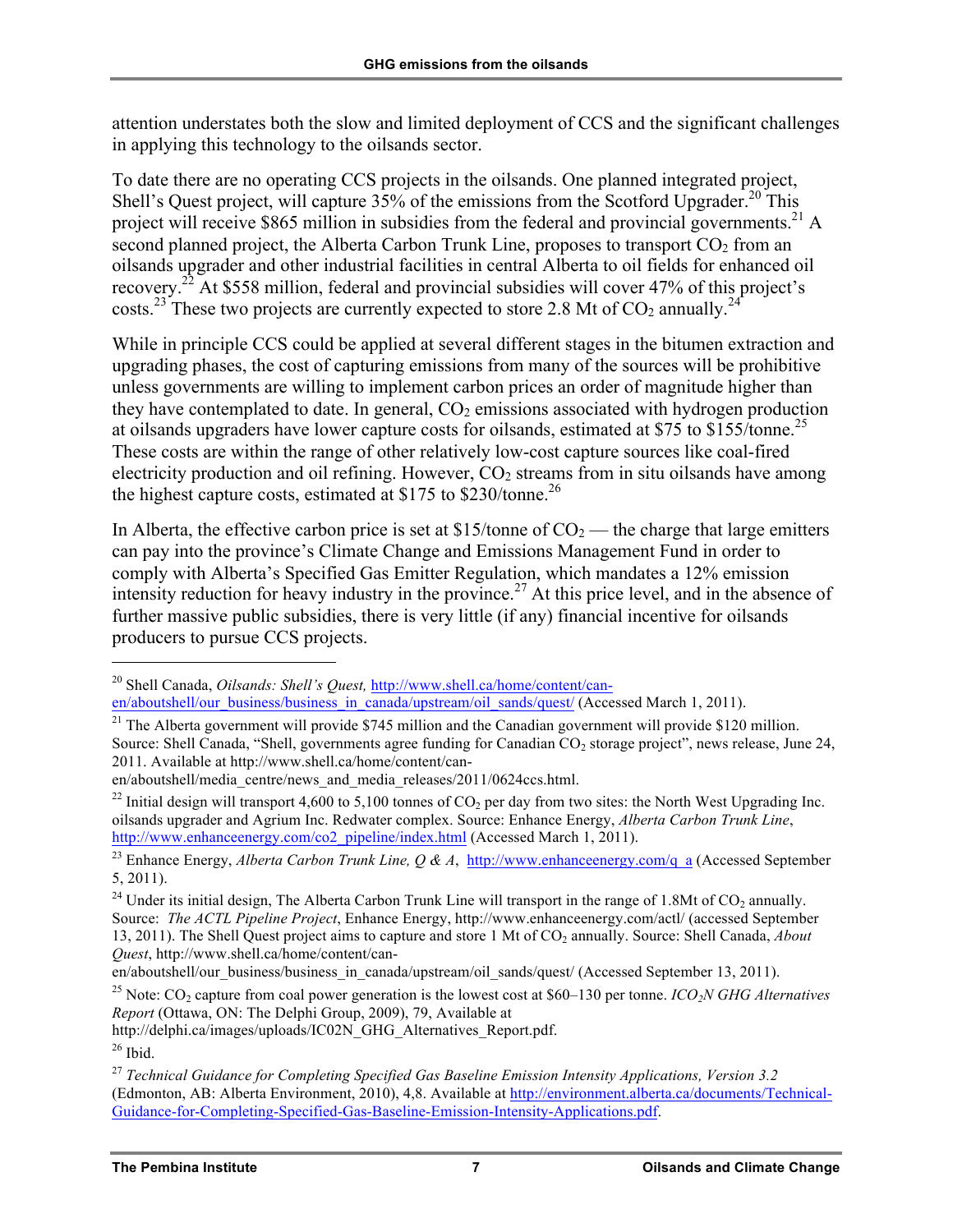IHS CERA noted that capturing  $CO<sub>2</sub>$  at upgraders presents the best opportunity for CCS implementation in the oilsands and could lead to a net decrease in emissions intensities of 11 to 14% for bitumen production and upgrading (well-to-tank).<sup>28</sup> According to the forecast scenario described in the report, CCS implementation in the oilsands will begin around 2020 and, as it expands, will lead to industry-wide reductions in annual GHG emissions of approximately 6 Mt from business as usual by 2035.<sup>29</sup> While CCS reductions may occur in other industries, at this rate Alberta will be required to dramatically increase its implementation of CCS to achieve its target of 139 Mt of reductions by 2050.

 $^{28}$  The net intensity decrease is based on a 40% reduction for the upgrading portion of the synthetic crude production but also takes into consideration a 30% loss of efficiency that results from adding CO<sub>2</sub> capture to an upgrader.<br>Source: *Oil Sands Technology: Past, Present, and Future* — *Special Report*, 20.

<sup>&</sup>lt;sup>29</sup> The Scenario forecasts 30% reductions (approximately 18 Mt), one third of which resulting from CCS. Source: *Oil Sands Technology: Past, Present, and Future — Special Report*, 31–32, Figure 10.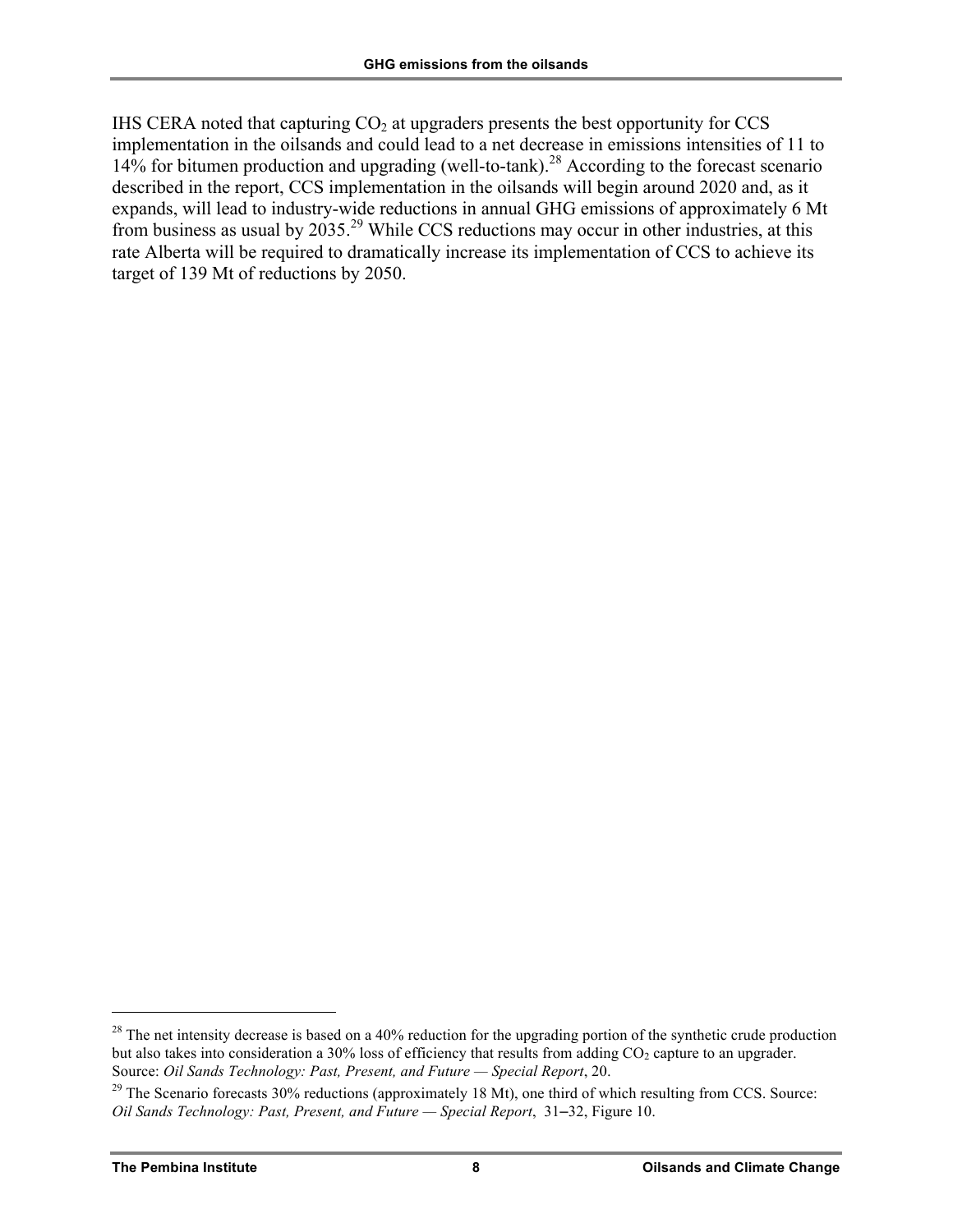# **Alberta's climate regulations are weak and will not counteract the growing GHG emissions from the oilsands sector**

While the Alberta government makes bold claims<sup>30</sup> about its actions to curb GHG emissions, both its mid-term and long-term targets are weak relative to other jurisdictions and its actual performance is lagging far behind even those targets. In the near term, scientific consensus is that industrialized countries' combined GHG emissions should fall to 25 to 40% below 1990 levels by 2020 to avoid dangerous climate change.<sup>31</sup> Some major jurisdictions have made reduction commitments within this range, for example, the  $UK<sup>32</sup>$  Norway<sup>33</sup> and Japan.<sup>34</sup> Alberta's 2008 climate plan, by contrast, assumes an approximate 65% growth in emissions between 1990 and  $2020^{35}$ , making it one of the few industrialized jurisdictions to commit to emissions increases rather than decreases. The 2008 plan also included a target to reduce annual GHG emissions by 20 Mt below the business-as-usual level by 2010 — a target the province failed to even come close to meeting.

Over the long term, many industrialized countries have committed to 80% or greater reductions in GHG emissions by 2050. For example, the U.S. is targeting an 83% reduction below the 2005 level by 2050.<sup>36</sup> In stark contrast, Alberta's long-term climate target is a mere 14% reduction below the 2005 level by  $2050^{37}$  (equivalent to  $16\%$  above the 1990 level<sup>38</sup>).

<sup>32</sup> Department of Energy and Climate Change, *Carbon* Budgets,

http://www.decc.gov.uk/en/content/cms/emissions/carbon\_budgets/carbon\_budgets.aspx (accessed Oct 14, 2011). <sup>33</sup> Ministry of the Environment, *Climate*, http://www.regjeringen.no/en/dep/md/Selected-

topics/climate.html?id=1307 (accessed Oct 14, 2011).

<sup>&</sup>lt;sup>30</sup> According to provincial Environment Minister Rob Renner, "We're taking tremendous steps forward on climate change. We're setting achievable targets and laying out ways we will get there. The world is looking for leadership on climate change. The opportunity is there for the taking. Alberta is taking it." From: Rob Renner, *Climate Change (speech in Washington, DC, March 30, 2009)*, http://environment.alberta.ca/documents/Climate-Change-Was-NYspeech-Mar-30-31-2009.pdf.

<sup>31</sup> Matthew Bramley, Pierre Sadik and Dale Marshall, *Climate Leadership, Economic Prosperity: Final Report on an Economic Study of Greenhouse Gas Targets and Policies for Canada* (The Pembina Institute and the David Suzuki Foundation, 2009), 14–15. Available at http://www.pembina.org/pub/1909.

<sup>34</sup> Ministry of the Environment, *Overview of the Bill of the Basic Act on Global Warming Countermeasures (Provisional Translation),* Government of Japan, http://www.env.go.jp/en/earth/cc/bagwc/overview\_bill.pdf (accessed Oct 14, 2011).

<sup>35</sup> Alberta's emissions grew by 35% between 1990 and 2005. Source*: National Inventory Report 1990–2009: Greenhouse Gas Sources and Sinks in Canada, Part 3* (Gatineau, QC: Environment Canada, 2011), 95. Available at http://unfccc.int/national\_reports/annex\_i\_ghg\_inventories/national\_inventories\_submissions/items/5888.php. Alberta's plan assumes emissions will grow by approximately a further 22% between 2005 and 2020. Source: *Alberta's 2008 Climate Change Strategy: Responsibility / Leadership / Action*, 24. A 35% increase compounded by a 22% increase gives a total 65% increase.

<sup>36</sup> *Copenhagen Accord, Appendix I — Quantified economy-wide emissions targets for 2020. U.S. Submission* (United States Department of State, Office of the Special Envoy for Climate Change, 2010). Available at http://unfccc.int/files/meetings/cop\_15/copenhagen\_accord/application/pdf/unitedstatescphaccord\_app.1.pdf.

<sup>37</sup> *Alberta's 2008 Climate Change Strategy: Responsibility / Leadership / Action*, 7.

<sup>38</sup> *National Inventory Report 1990–2009: Greenhouse Gas Sources and Sinks in Canada, Part 3*, 95.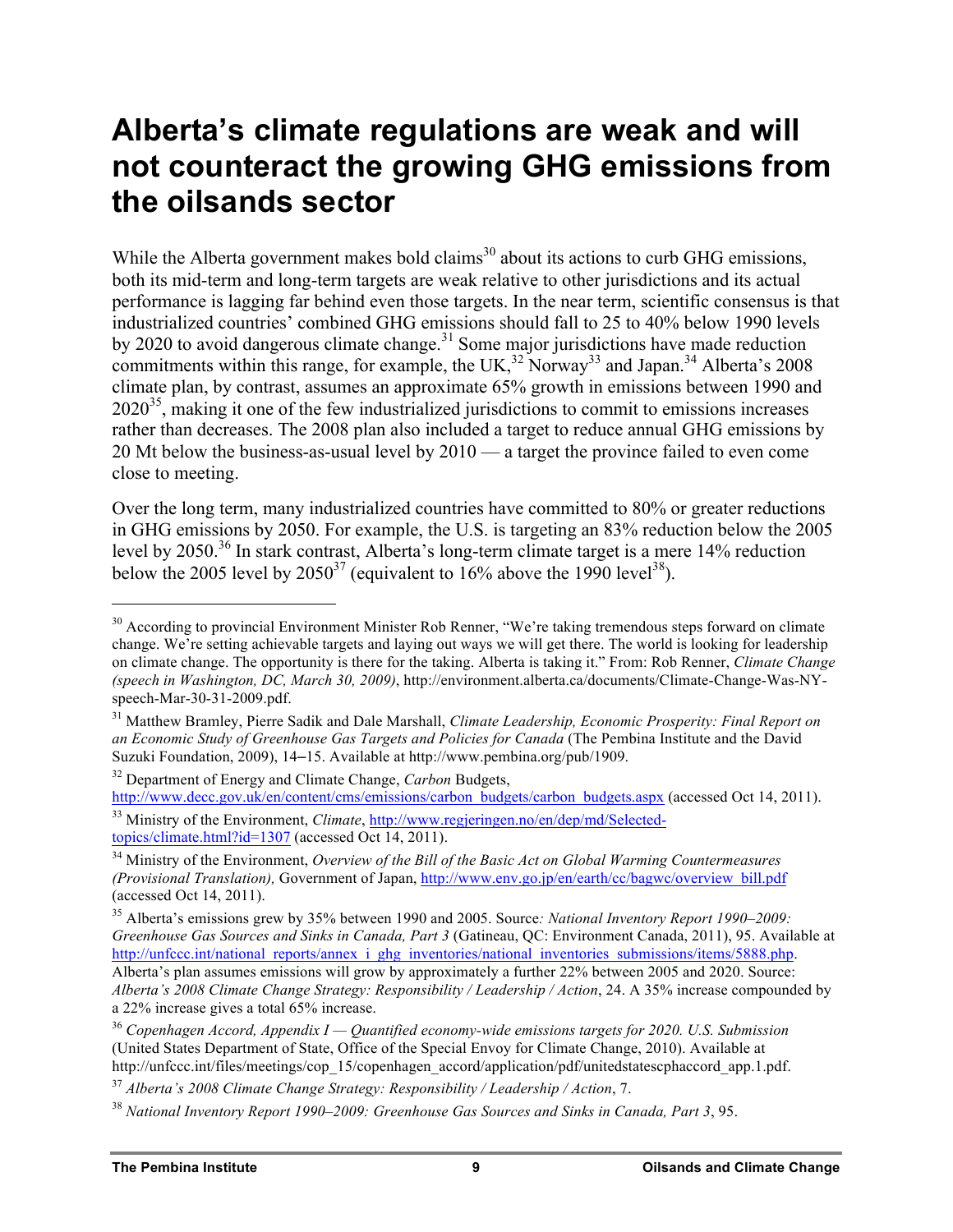While the Alberta plan commits to a number of specific policy actions, it makes no attempt to show that the policies will be strong enough to achieve the objectives. Due to weaknesses in the policies and the accounting for emissions reductions, the Pembina Institute estimates that the government's current GHG initiatives could result in at most about a 14 Mt reduction by 2020 compared to business-as-usual annual emissions; the reduction could possibly be less than 10 Mt by 2020.<sup>39</sup> This will fall far short of halting the growth in Alberta's GHG emissions, let alone achieving absolute reductions.

With weak climate targets and some very significant shortcomings in the provincial climate change policies, claims that Alberta is demonstrating international leadership on climate appear disingenuous at best, misleading at worst.

#### **Specified Gas Emitters Regulation (SGER)**

This Alberta regulation requires all facilities emitting more than  $100,000$  tonnes of  $CO<sub>2</sub>$ equivalent per year to reduce their emissions intensities by 12% (for new facilities the requirement is phased in over several years).<sup>40</sup> However, these are in large part reductions on paper only, since facilities can comply by making payments of  $$15$ /tonne CO<sub>2</sub>e into the Climate Change and Emissions Management Fund and by purchasing offset credits from projects in Alberta — credits that in many cases do not represent incremental emission reductions (see below). While it is true that Alberta does have a price on carbon, this price is only applicable to 12% of the emissions from new large facilities, such as those being built in the oilsands. Furthermore, the \$15/tonne compliance option essentially caps the price on carbon in the province at a rate far lower than the cost of achieving on-site reductions through CCS and other technologies, thereby failing to provide an incentive to implement those technologies.

#### **Alberta's offset program**

Alberta's carbon offset program provides carbon credits to reductions made by projects that would already have taken place without any policy action. A Pembina Institute analysis of Alberta's offset registry revealed that more than 82% of credits used for compliance with the SGER during 2008 to 2010 came from projects that started before the policy was announced in 2007.<sup>41</sup> It is clear that the reductions associated with these projects cannot be attributed to the SGER and should not be awarded offset credits. When projects such as these do receive offset credits, the result is that SGER achieves even fewer real GHG reductions than it would otherwise.

#### **Climate Change and Emissions Management Fund (CCEMF)**

As noted above, large emitters can make \$15/tonne payments into Alberta's CCEMF to meet the Specified Gas Emitters Regulation intensity targets rather than making on-site emission

<sup>&</sup>lt;sup>39</sup> Further details will be provided in a forthcoming report from the Pembina Institute that will provide an in-depth assessment of Alberta's GHG reduction policies (anticipated release Fall 2011).

<sup>40</sup> *Specified Gas Emitters Regulation*, available at

http://www.qp.alberta.ca/574.cfm?page=2007\_139.cfm&leg\_type=Regs&isbncln=9780779758791&display=html.

 $^{41}$  Calculation based on an analysis of data publicly available at http://www.carbonoffsetsolutions.ca/aeor/. Further details will be provided in a forthcoming report from the Pembina Institute that will provide an in-depth assessment of Alberta's GHG reduction policies (anticipated release Fall 2011).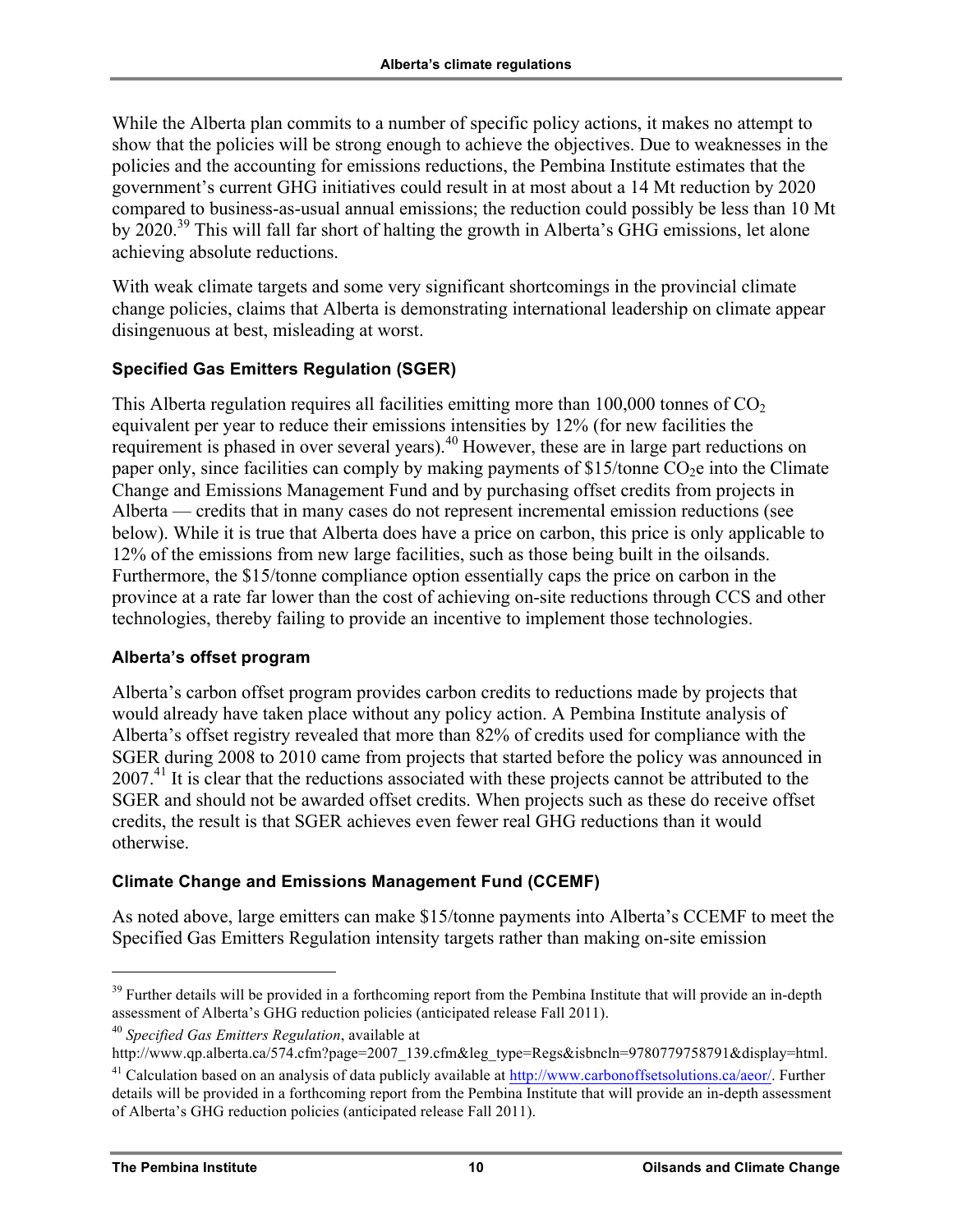reductions. The funds are reinvested in a wide range of emission reduction projects. In the period 2007 to 2010, \$256 million was paid into the CCEMF;<sup>42</sup> to date \$126 million has been committed to approved projects.<sup>43</sup> It is too early to know by how much these projects will reduce emissions. However, it is clear that the emission reductions in the near term (e.g., by 2020) will be much smaller than the "reductions" for which Alberta's large emitters are given credit by making payments into the CCEMF.

#### **CCS Subsidies**

Alberta has committed \$2 billion to support large-scale CCS projects in the province, including two in the oilsands (see above).<sup>44</sup> However, a recent proposal by the government to provide double offset credits for certain CCS projects may completely undermine any emission reductions made under this program.<sup>45</sup> Even providing one credit for every tonne reduced would diminish the net emission reductions from CCS because each credit created allows the company receiving or purchasing that credit to emit an extra tonne (or avoid payments into the CCEMF). But when two credits are provided for every one tonne of reduction, the total allowed GHG emissions resulting from the CCS subsidies and offset system are higher still.

 <sup>42</sup> Alberta Environment, *Greenhouse Gas Reduction Program*, http://environment.alberta.ca/01838.html (Accessed August 17, 2011).

<sup>43</sup> Climate Change Emissions Management Corporation, *Funded Projects*, http://ccemc.ca/funded-projects. (Accessed August 17, 2011).

<sup>44</sup> Alberta Energy, *CCS Major Initiatives*, http://www.energy.alberta.ca/Initiatives/1897.asp (accessed August 29, 2011).

<sup>45</sup> Chris Severson-Baker, *Bonus credits for CCS weaken Alberta's greenhouse gas regulations*, http://www.pembina.org/blog/552 (accessed August 29, 2011).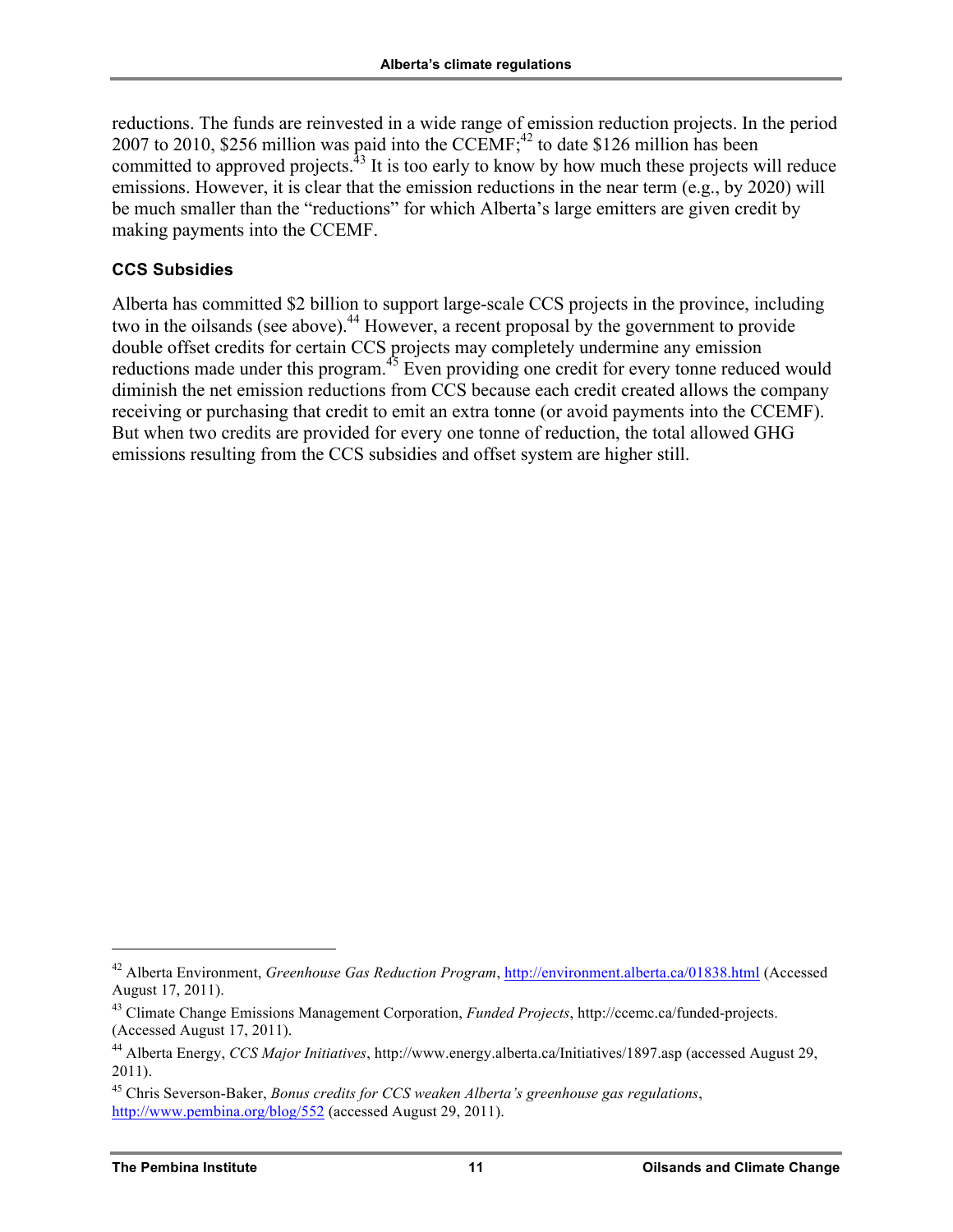# **Federal climate policies will fail to meet the country's 17% emissions reduction target unless the government increases its effort tenfold**

**Current federal and provincial policies put Canada's GHG emissions on a trajectory to be 7% above the 2005 level by 2020, not 17% below it as the government has promised**

Environment Canada's latest projections show that in the absence of any government policies to curtail emissions, and with mid-range assumptions about economic growth and the price of oil, Canada's annual GHG emissions would reach 850 Mt in 2020, compared to 731 Mt in 2005. When taking into account all currently announced federal and provincial climate policies, just one-quarter of the gap between our projected 2020 emissions and our 2020 target (17% below the 2005 level) will be closed, meaning that Canada's 2020 emissions would be 785 Mt.<sup>46</sup>



#### **Figure 4: Canada's greenhouse gas emissions 2005-2020**

Source: Pembina Institute presentation of data from Environment Canada<sup>47</sup>

The left-hand red shaded area in Figure 4, which depicts numbers published by Environment Canada, shows that during the Harper government's first seven years in office (2006–2012

http://unfccc.int/files/meetings/cop\_15/copenhagen\_accord/application/pdf/canadacphaccord\_app1.pdf

<sup>47</sup> *Canada's Emissions Trends*, 22, Table 3; *A Climate Change Plan for the Purposes of the Kyoto Protocol Implementation Act* (Gatineau, QC: Environment Canada, 2011). Available at

<sup>&</sup>lt;sup>46</sup> This pledge has been inscribed in the Copenhagen Accord but with the caveat that it may change based on developments in the U.S. See *Copenhagen Accord: Appendix I — Quantified economy-wide emissions targets for 2020,* Canada submission (Government of Canada, 2010) Available at

http://www.climatechange.gc.ca/Content/4/0/4/4044AEA7-3ED0-4897-A73E-

D11C62D954FD/COM1410\_KPIA%202011\_e%20-%20May%2031%20v2.pdf.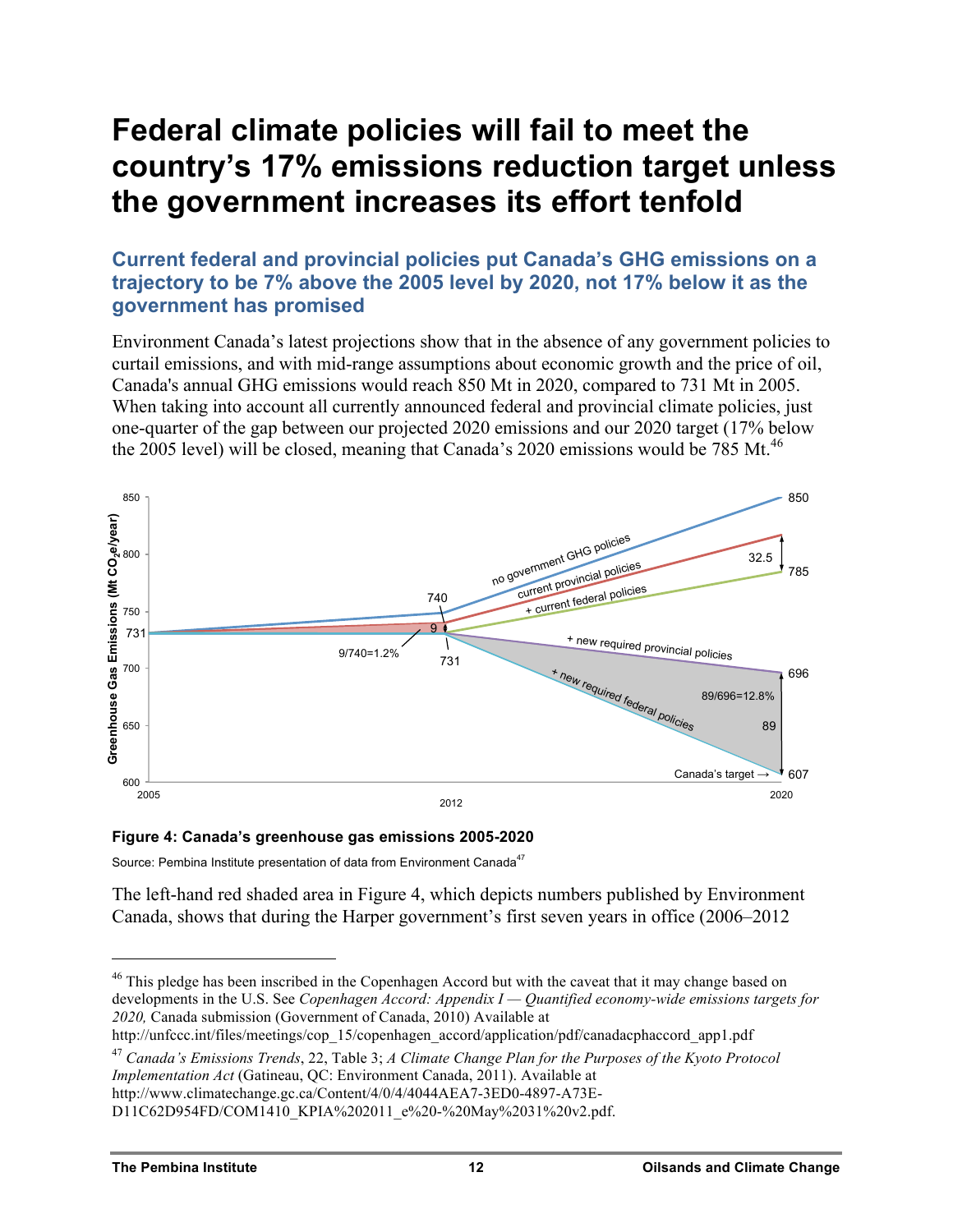inclusive), its efforts will have reduced Canada's annual emissions by 9 Mt or 1.2%, equivalent to 0.17% per year. The grey shaded area in the figure shows that during the subsequent eight years (2013–2020 inclusive), federal policies would have to reduce annual emissions by 89 Mt, or 12.8%, in order to meet Canada's 2020 target. Meeting this target is equivalent to 1.7% reductions per year. This indicates that a tenfold increase is required in the current federal policy implementation effort from now on. 48

Overall, Canada's annual GHG emissions are projected to increase by 54 Mt between 2005 and 2020, under currently announced federal and provincial policies.<sup>49</sup> Emissions from the oilsands (including emissions from upgrading) are projected to grow by 62 Mt over the same period.<sup>50</sup> Because the ups and downs in emissions in other sectors largely cancel each other out, essentially the entire projected increase in Canada's emissions between 2005 and 2020 will come from the oilsands.

# **New climate policies fail to raise the bar**

The federal government is implementing new policies intended to slow the future growth in Canada's GHG emissions. The most significant of these include regulated emission standards for cars and trucks based on the U.S. regulations, stronger efficiency standards for energy-using equipment, and public investment in four industrial-scale CCS projects (two in the oilsands see above). The government is also proposing to regulate GHG emissions from coal-fired electricity generation, starting in 2015.

However, the effectiveness of these initiatives is questionable. Loopholes in the car regulations, and the fact that Canada's fleet is historically more efficient than the U.S. fleet, may allow automakers to simply continue with business as usual in Canada until as late as the 2016 model year.<sup>51</sup> Some of the CCS projects may not proceed, if their proponents decide they are not economically viable. The proposed regulations for coal-fired electricity will allow existing plants to operate for their full economic life (45 years) and will allow those new plants that plan to use CCS to avoid capturing the majority of their emissions until 2025. Under these regulations, about two-thirds of currently operating plants will not be required to meet the standard until after 2020, and nine will operate past  $2030$  without constraint.<sup>52</sup>

<sup>&</sup>lt;sup>48</sup> Note: It could be argued that federal emission emission-reduction efforts only need to be increased fourfold. because the 32.5 Mt impact of current federal policies in 2020 needs to be increased to 32.5+89=121.5 Mt to meet Canada's target (see the numbers at the right-hand side of Figure 4). But to make a fair comparison of the effort entailed in two sets of policies, it is important to compare their impact on emissions over similar time periods. This is because policies generally have a bigger impact on emissions over a longer time period, without any extra effort by government (the key government effort is at the beginning in getting the policies adopted and implemented). Current federal policies that have not yet begun to impact emissions are recognized in our tenfold calculation because they shrink the emission-reduction effort needed in the 2013–2020 period.

<sup>49</sup> *Canada's Emissions Trends,* 22, Table 3.

 $50$  Ibid., 25, Table 5.

<sup>51</sup> Matthew Bramley and P.J. Partington, *Pembina Institute Comments on Canada's Proposed Passenger Automobile and Light Truck Greenhouse Gas Emission Regulations,* (Drayton Valley, AB: The Pembina Institute, 2010). Available at http://www.pembina.org/pub/2055.

 $52$  Tim Weis, "Pembina reacts to new federal regulations for coal-fired electricity", news release, August 19, 2011. Available at http://www.pembina.org/media-release/2255.